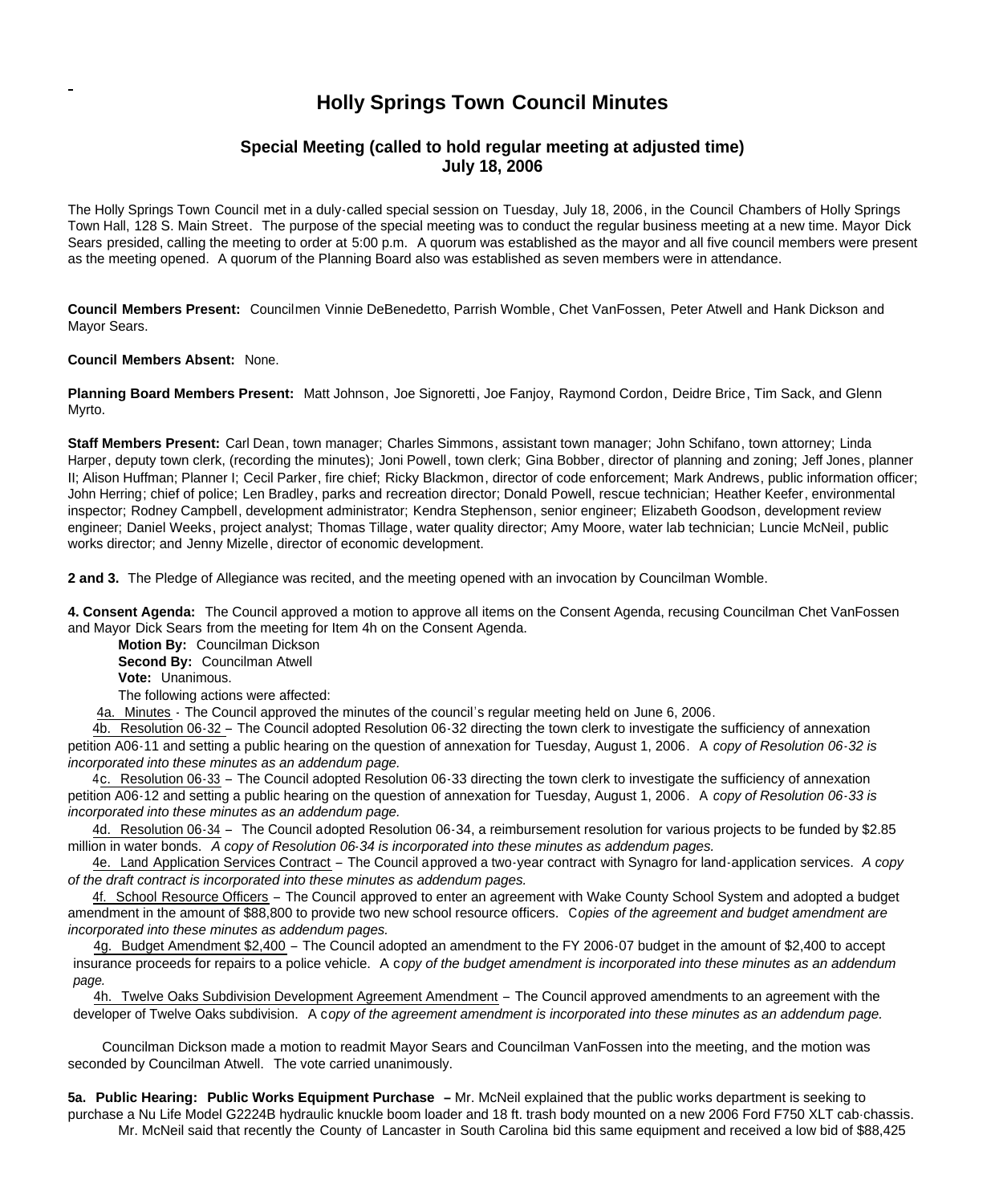from Public Works Equipment and Supply Inc. of Monroe, NC.

He said Public Works Equipment and Supply, Inc. has agreed to extend to Holly Springs the same prices and terms set forth in its contract with the County of Lancaster, entered into on March 27, 2006.

With that explanation completed, Mayor Sears opened the public hearing to accept input. The following comments were recorded:

None.

There being no input, the public hearing was closed.

**Action:** The Council approved a motion to grant the Town of Holly Springs a waiver from the competitive bidding process by authoring a contract to purchase a Nu Life Model G2224B hydraulic knuckle boom loader and 18 ft. trash body mounted on a new 2006 Ford F750 XLT cab-chassis in the amount of \$88,425.00 from Public Works Equipment and Supply, Inc. of Monroe, NC, which extends the same prices and terms set forth in its contract with the County of Lancaster, SC, entered into on March 27, 2006.

**Motion By:** Atwell **Second By:** Womble **Vote:** Unanimous

*A copy of the bid term sheet is incorporated into these minutes as an addendum page.*

**5b. Public Hearing: 06-REZ-09, Townes in the Village** – Ms. Huffman explained that the Town had received a request to rezone 4.423 acres on Avent Ferry Road from R-15, single family residential to R-MF-8, multi-family, which allows 8 dwelling units per acre. The remaining .7 acres in the tract located closest to Avent Ferry Road is to remain zoned as R-15, she added.

Ms. Huffman said R-MF-8: residential multi-family for this land would be compatible with the Ten-Year Comprehensive Plan Land Use and the Village District Area Plan. She said staff and the Planning Board are recommending approval.

With that explanation completed, Mayor Sears opened the public hearing to accept input. The following comments were recorded: Lori Stokes, 617 Avent Ferry Road -- Ms. Stokes said that her major concerns were the potential increase in traffic, maintaining the character of the neighborhood and road widening in front of her home, which is across the street from the subject property.

Gregory Schmidt, 108 Marmalade Court – Mr. Schmidt said he was concerned that when the property is developed, that it would create storm water problems and would increase the density in that area. Mr. Schmidt said that the surrounding properties are zoned R-15: residential.

Councilman Atwell explained that the petition before the Board is to consider the zoning of the property and not the actual development specifics of the property. He explained that specific concerns such as storm water effects, density and traffic are considered by the Council at the site plan stage and that the law requires that the question of zoning be isolated to only the question of whether or not the requested zoning would be appropriate.

Rebecca Victory, 116 Marmalade Court – Ms. Victory said that she also was concerned about the storm water run-off once the property was developed, and the number of proposed multifamily units, the access points into the development, and the potential of decrease of her property value.

Councilman Atwell said that the number of units, the storm water and drainage would be addressed during the preliminary plan review process at a later council meeting.

Councilman VanFossen asked about a 20' easement located to the rear of the property.

Kenneth Jarvis of 716 Avent Ferry Road -- Mr. Jarvis, who is the property owner and applicant, addressed the Council to confirm that there was a 20' easement toward the rear of the property. Mr. Jarvis said that his plans are to sell the property and to encourage the buyer to design a development that would be compatible with the surrounding dwellings in the neighborhood. He added that his own home, a restored older home with its own history, is located on the property, so he is very interested in a quality development next door.

There being no further input, the public hearing was closed.

**Action #1:** The Council approved a motion that the following statement is true: The zone map change is consistent with the Holly Springs Ten-Year Comprehensive Plan and the Village District Area Plan in that it preserves the attached housing residential designation for the use of the property.

**Motion By:** Atwell **Second By:** DeBenedetto **Vote:** Unanimous

**Action #2:** The Council approved a motion to approve Zone Map Change Petition 06-REZ-09 to change the zoning of 4.423 acres of Wake County PIN # 0648-89-0615 from R-15: Residential to R-MF-8: Residential Multi-Family and the remaining .7 acres of Wake County PIN # 0648-89-0615 to remain R-15: Residential as submitted by Kenneth and Janet Jarvis.

**Motion By:** Atwell **Second By:** Dickson **Vote:** Unanimous.

**5c. Public Hearing: Ordinance 06-14, (06-UDO-04) Amendment –** Mr. Jones asked the Council to open the public hearing and continue it until the Aug. 1 meeting. He said the delay would allow for more time for discussion and comments.

With that explanation completed, Mayor Sears opened the public hearing to accept input. The following comments were recorded: None.

**Action:** The Council approved a motion to continue the public hearing on Ordinance 06-14, (06-UDO-04), amending the Unified Development Ordinance, Section 7.03, sign regulations until the August 1, 2006 Town Council meeting.

**Motion By:** VanFossen **Second By:** Atwell **Vote:** Unanimous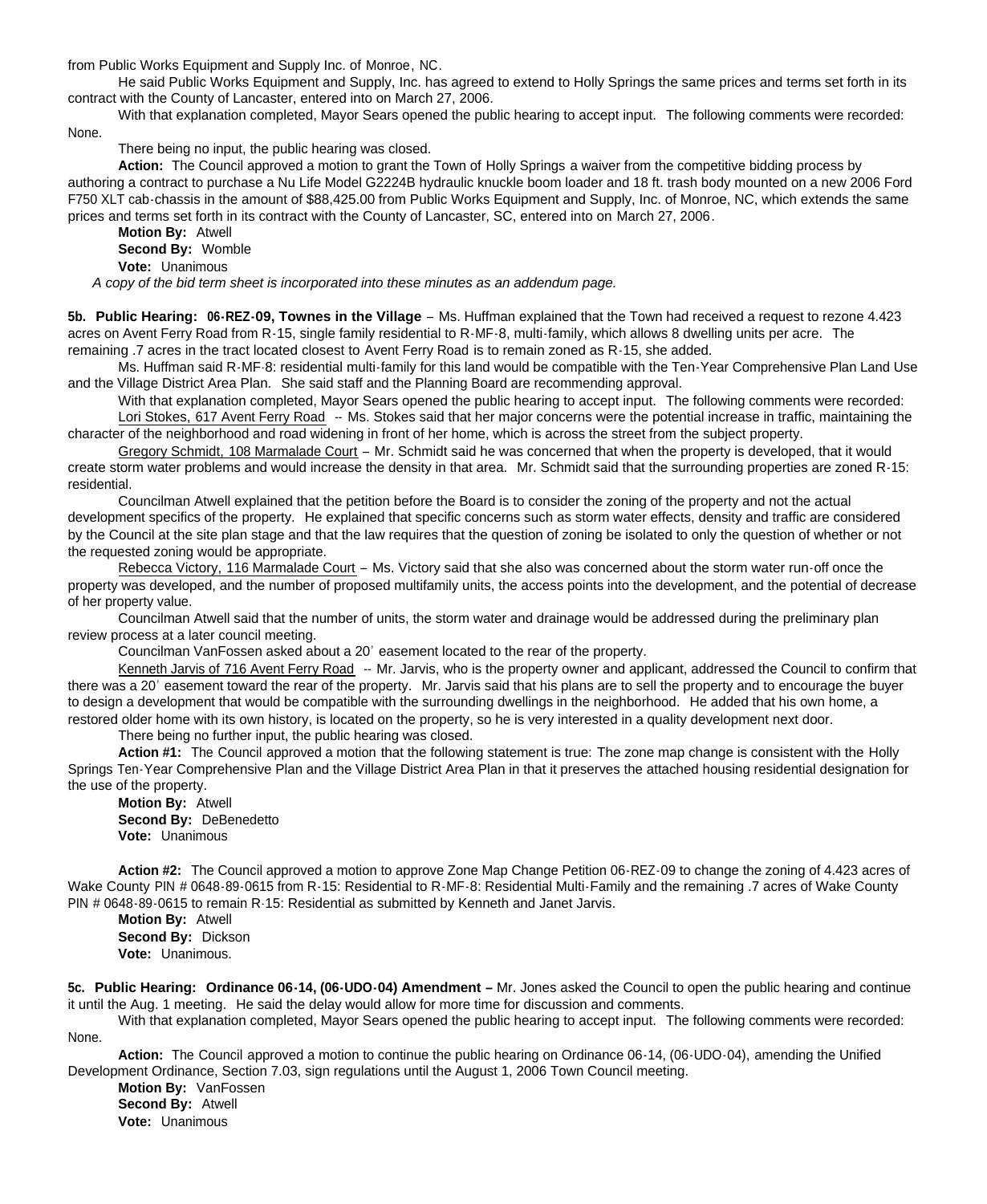**5d. Joint Public Hearing: Holly Springs Business Park PUD Amendment** – Ms. Bobber explained that the Holly Springs Business Park Planned Unit Development (HSBP-PUD) was approved by the Council on November 19, 2002.

She said with the Town's assistance in marketing this property, it has come to staff's attention that the PUD's height and building size regulations for the "manufacturing" portions do not meet industry standards and does not lend the property for manufacturing as specified in the PUD and approved by the Town Council. Therefore, the Town is proposing a change to the zoning requirements of the PUD to change the maximum building height from 75' to 130'; and to add the words "Maximum Building Size: None."

Glenn Myrto, a Planning Board member, addressed the Council to ask about the possibility of a future park around the existing Thomas Mill Pond.

Ms. Bobber explained that the proposed amendment would not affect the proposed improvements of the pond.

With that explanation completed, Mayor Sears opened the public hearing to accept input. The following comments were recorded:

There being no input, the public hearing was closed.

**Action:** The Council approved a motion to forward Holly Springs Business Park Planned Unit Development Amendment Petition #01-PUD-03-A01 to the Holly Springs Planning Board for review and recommendation at its July 25, 2006 meeting.

**Motion By:** Atwell

None.

**Second By:** DeBenedetto

**Vote:** Unanimous

**5e. and 5f. Public Hearings: Holly Springs Business Park Economic Project** – Ms. Mizelle said the purpose of the hearings is to receive public input on a proposed economic development incentive plan that would develop a large portion of the Holly Springs Business Park for the Novartis site.

She said the first hearing is to receive input on the Town's intent to purchase 167 acres in the business park. The second public hearing will be to receive input on the Town's granting the 167 acres plus \$1 million to be used for site improvements to a new company locating in Holly Springs.

She noted that the hearings are being held now that the project known as Aardvark since September 2004 has been formally announced by Gov. Mike Easley to be Novartis Vaccine and Diagnostics, which will be locating in Holly Springs. The company promises to bring jobs and tax base to Holly Springs on a historic level.

Ms. Mizelle emphasized that the Town has been working for the past six years to position itself as attractive to the biotechnology industry.

Mr. Weeks reviewed the property tax revenue projections of the project; the history and ranking of Novartis Vaccines & Diagnostics and the IMPLAN economic impact modeling system. He explained the employment impacts of the industry on Holly Springs on a year-byyear basis until all phases are completed and the types of positions and the average salary. Mr. Weeks also explained the impacts the new industry would have on local businesses in Holly Springs and in Wake County.

Mr. Dean said the first public hearing is to receive input on the Town's expenditure of \$7,274,520 from the general fund, as funded by installment financing for a term of 10 years at 4.58%, for the purchase of 167 acres of raw land in the Holly Springs Business Park, along with \$1 million for site improvements.

Mr. Dean explained to the Council that these proposed funds are for construction of roads, water and sewer infrastructure to that property. He said that a proposed new pump station would serve that site and surrounding areas for future growth.

Mr. Dean said that there are numerous grants the Town is working on, and because of the size of the building, the Town will be purchasing a 100-foot ladder fire truck with part of the grant money.

Councilman DeBenedetto asked Mr. Dean if this project would set back the current or future projects that are under construction and the effect it would have on the quality of life and if it meets the long range plans for Holly Springs.

Mr. Dean said that the Town has a good cash flow to meet the town's needs and that the granting would not interfere with other town projects.

Mr. Dean explained the construction process for the company and that it would be 2 or more years before the company will actually produce product.

Mayor Sears at this time introduced representatives of Novartis Vaccines & Diagnostics.

With that explanation completed, Mayor Sears opened the public hearing to accept input. The following comments were recorded:

None.

There being no input, the public hearing was closed. **Action:** None.

Ms. Mizelle explained that the second public hearing is to receive input on the Town's grant of 167 acres, along with a grading allowance of \$1 million from the general fund, to Novartis Vaccines and Diagnostics Inc. for the purposes of economic development, which shall increase the ad valorem tax base of the Town of Holly Springs and employ persons at an average wage of \$49,000.

With that explanation completed, Mayor Sears opened the public hearing to accept input. The following comments were recorded: None.

There being no input, the public hearing was closed.

**Action:** The Council approved a motion to adopt Resolution 06-35, which makes certain findings and authorizes the Town manager to execute the necessary contracts and an economic development agreement with Novartis Vaccines and Diagnostics Inc. in a form sufficient to the town manager and town attorney.

**Motion By: Atwell Second By: Depart Second By:** DeBenedetto **Vote:** Unanimous *A copy of Resolution 06-35 and economic development agreement are incorporated into these minutes as addendum pages.*